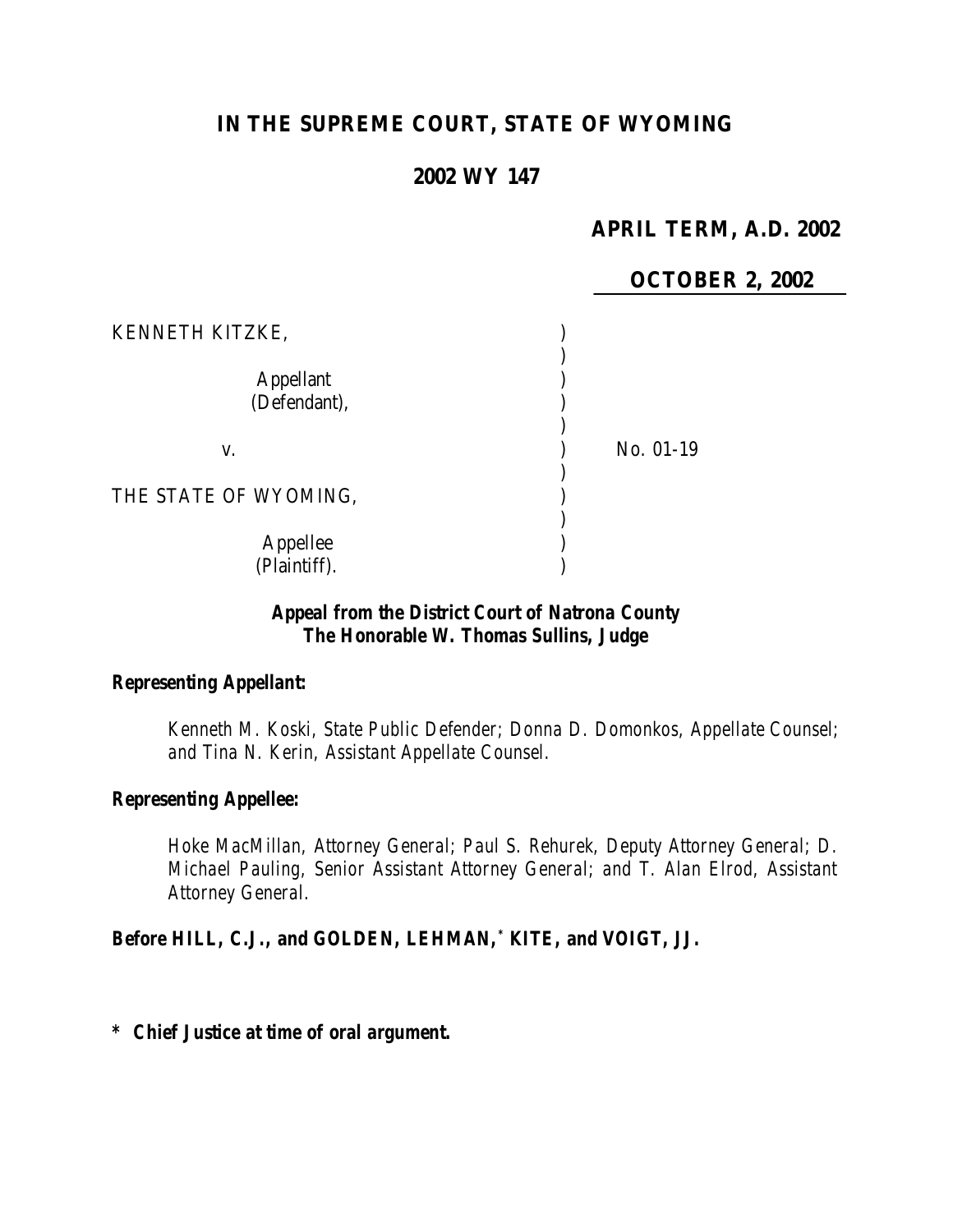### **VOIGT, Justice.**

[¶1] This is an appeal from a Judgment and Sentence entered by the district court on December 14, 2000. The appellant, Kenneth Kitzke (Kitzke), initially pled not guilty to seven drug charges, but later entered into a plea agreement whereby he unconditionally pled guilty to possession of marijuana with intent to deliver, a felony, in violation of Wyo. Stat. Ann. § 35-7-1031 (LexisNexis 2001).<sup>1</sup> In exchange, the State dismissed the remaining six counts. The district court sentenced Kitzke to 96 months to 120 months incarceration, to be served consecutively to the sentence he was then serving in the Washington state penitentiary. Kitzke appealed, alleging that his trial counsel was ineffective for failing to file a motion to suppress certain evidence and failing to prepare for sentencing.

[¶2] We affirm.

## **ISSUES**

1. Was Kitzke's counsel ineffective in failing to file a motion to suppress evidence obtained in violation of Kitzke's rights under both the United States and Wyoming Constitutions?<sup>2</sup>

2. Was Kitzke's counsel ineffective in failing to file a motion to suppress evidence because a thermal heat-imaging device was used on Kitzke's residence without a search warrant?

3. Was Kitzke's counsel ineffective in failing to prepare for sentencing?

# **FACTS**

[¶3] On March 9, 1998, sheriff's deputies learned from some juveniles that Kitzke was growing marijuana in a trailer with multiple locks on the door, located behind his residence on his property in Natrona County. Kitzke's stepson had told the juveniles about the druggrowing operation. On the same day, the police verified the juveniles' report by identifying the trailer and noting what appeared to be multiple locks on its door. Police also verified that Kitzke owned the land on which the trailer was located. The police checked Kitzke's criminal history and found that he had been convicted of drug-related offenses in Oregon and Wyoming, including manufacturing a controlled substance.

 <sup>1</sup> Kitzke was charged under Wyo. Stat. Ann. § 35-7-1031 (1977) (as amended). While this statute was amended in 1985, 1995, 1996, and 1998, the subsection dealing with possession of a controlled substance with intent to deliver has not changed, and, therefore, we will refer to the 2001 statute.

<sup>&</sup>lt;sup>2</sup> In his appeal, Kitzke has not presented an independent state constitutional analysis of the issues.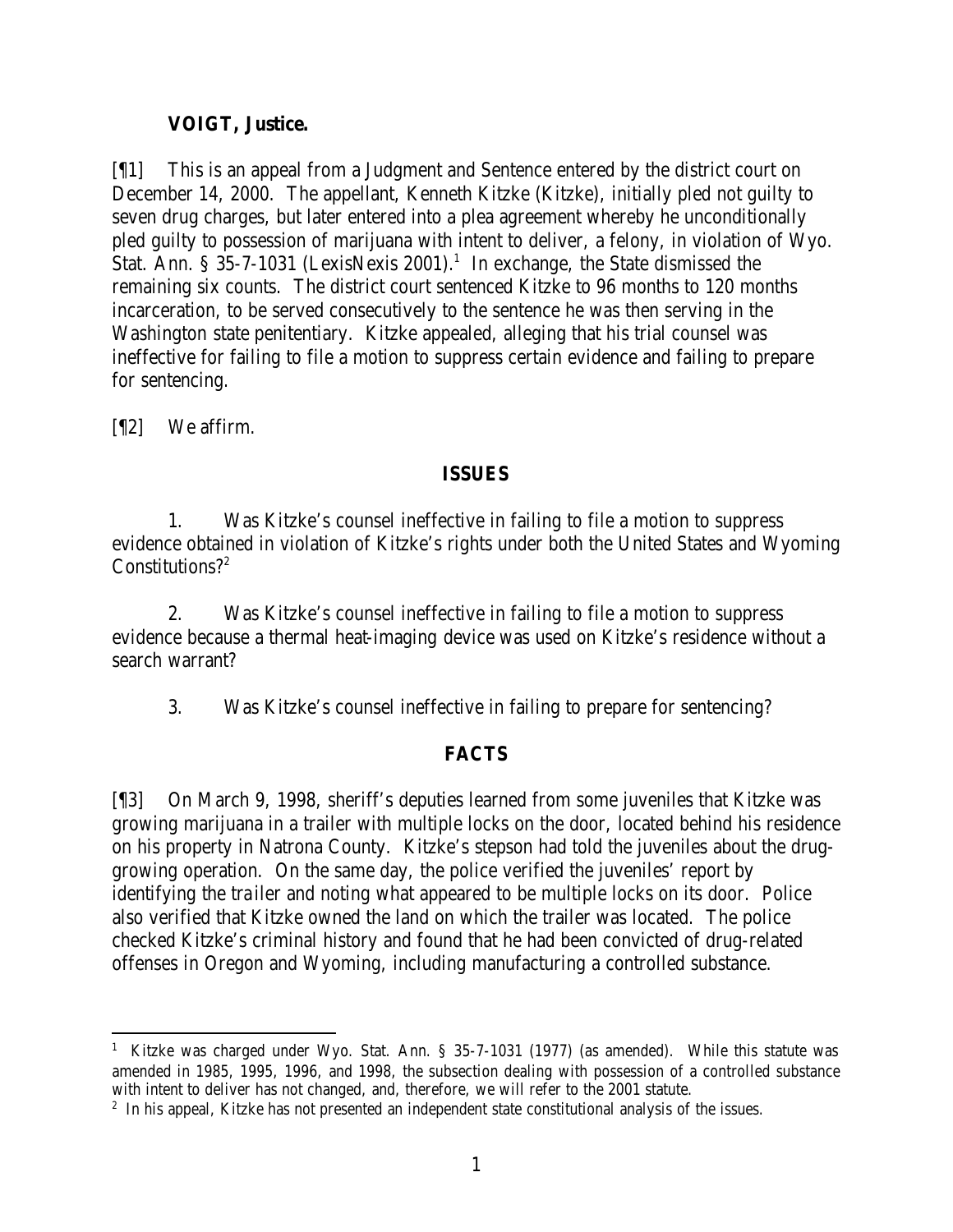[¶4] Officers then obtained and executed a search warrant on Pacific Power and Light Company. The power company's records indicated that the electricity demand for Kitzke's property was more than twice that of similar properties and structures in the area. Using this and other information, the officers next obtained a search warrant for Kitzke's property. A search of the locked trailer revealed seeds, pipes, scales, ammunition, a .32 caliber revolver, airline tickets, equipment for growing marijuana and psilocybin mushrooms, plus various bags of marijuana.

[¶5] On May 12, 1998, an Information was filed in the Natrona County Court (now referred to as circuit court) charging Kitzke with seven drug violations.<sup>3</sup> Kitzke was in prison in the state of Washington, but he requested disposition of the Wyoming case via the Interstate Agreement on Detainers. He was arrested on the Wyoming warrant on July 20, 2000. Kitzke pled not guilty at arraignment in the district court on August 10, 2000. The district court set a jury trial for October 2, 2000, but on September 29, 2000, the State requested a setting for a change of plea hearing. The district court held the hearing on October 24, 2000, and accepted a plea agreement whereby Kitzke unconditionally pled guilty to one count of possession of marijuana with intent to deliver, in exchange for the State dismissing the six remaining counts.

[¶6] Sentencing occurred on December 5, 2000. The appellant received a sentence of incarceration for not less than 96 months and not more than 120 months. The district court ordered this sentence to be served consecutively to the sentence Kitzke was serving in Washington.

# **DISCUSSION**

[¶7] Kitzke first alleges that his trial counsel was ineffective because he failed to file a motion to suppress evidence based on an insufficient search warrant affidavit. He next alleges that use of a thermal heat-imaging device at his residence constituted a presumptively unreasonable search, and its use was one of the factors that directly led to the issuance of the search warrant. Finally, Kitzke contends that his sentencing counsel was ineffective at sentencing for failure to review the record, failure to file a motion to withdraw guilty plea and a suppression motion, and failure to prepare for sentencing. He argues that the suppression motion would have kept out the incriminating evidence, and he would have been acquitted.

[¶8] Analysis of these claims must begin with the observation that an unconditional guilty plea waives all non-jurisdictional defenses, including claims based on the alleged

 3 The charges were conspiracy to deliver marijuana, conspiracy to deliver psilocybin mushrooms, conspiracy to possess marijuana with intent to deliver, conspiracy to possess psilocybin mushrooms with intent to deliver, possession of marijuana with intent to deliver, possession of psilocybin mushrooms with intent to deliver, and possession of marijuana in a plant form exceeding three ounces.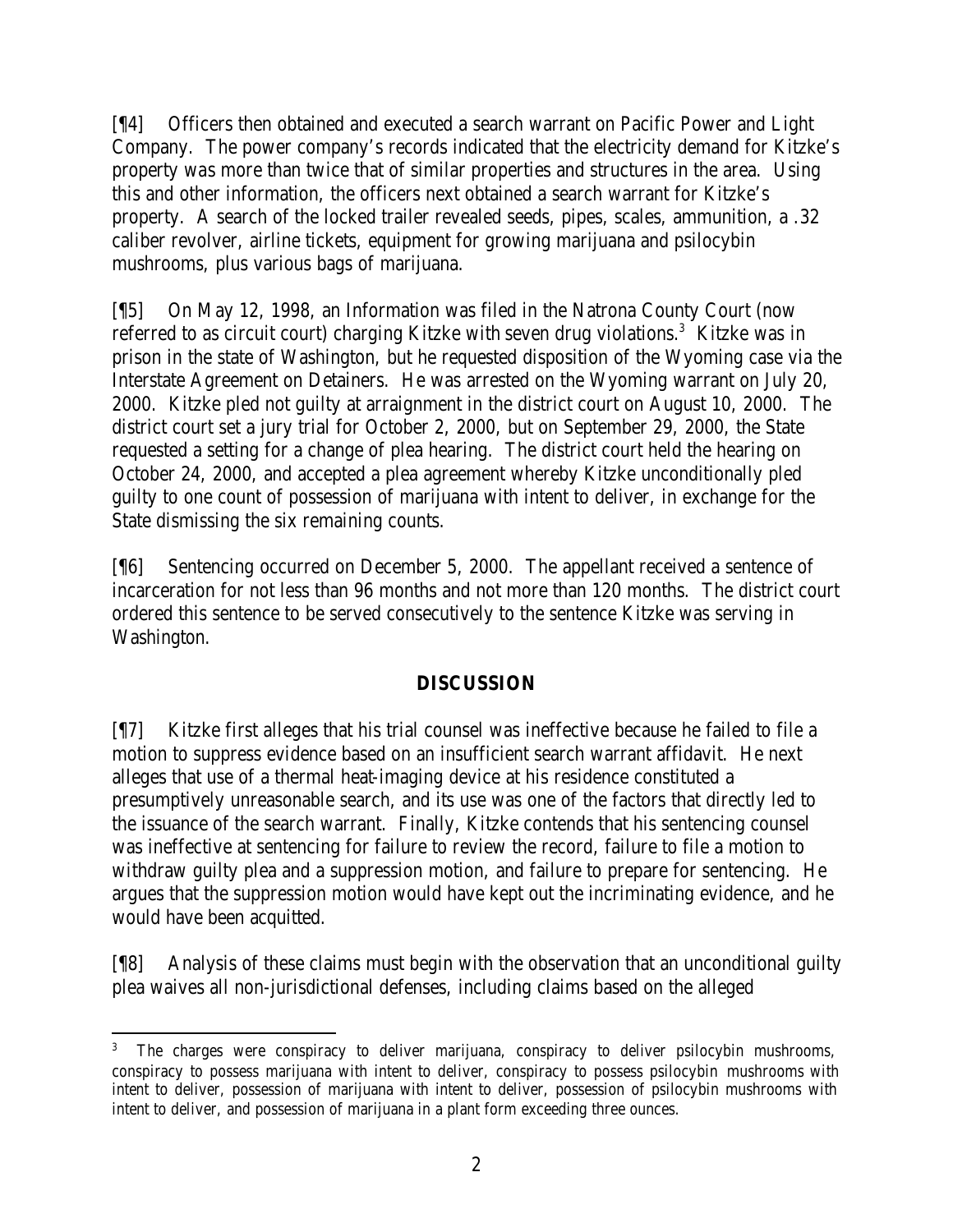deprivation of constitutional rights. *Smith v. State*, 871 P.2d 186, 188-89 (Wyo. 1994); *Davila v. State*, 831 P.2d 204, 205-06 (Wyo. 1992). The only claims not waived by an unconditional guilty plea are those that address the jurisdiction of the court or the voluntariness of the plea. *Wilson v. United States*, 962 F.2d 996, 997 (11<sup>th</sup> Cir. 1992). "Jurisdictional defenses involve the state's power to bring the defendant into court; nonjurisdictional defenses are those '"objections and defenses which would not prevent a trial."'" *Smith*, 871 P.2d at 188 (*quoting Davila*, 831 P.2d at 205-06). "'When a criminal defendant has solemnly admitted in open court that he is in fact guilty of the offense with which he is charged, he may not thereafter raise independent claims relating to the deprivation of constitutional rights that occurred prior to the entry of the guilty plea.'" *Smith*, 871 P.2d at 188 (*quoting Davila*, 831 P.2d at 206).

[¶9] Examples of jurisdictional defects are unconstitutionality of the statute defining the crime, failure of the indictment or information to state an offense, and double jeopardy. *Davila*, 831 P.2d at 205. Non-jurisdictional defects include the use of inadmissible evidence, the use of unlawfully obtained statements, a claim that a grand jury was improperly convened and conducted, and a claim of violation of the right to speedy trial. *Id.* at 206. Kitzke's claim that counsel was ineffective in failing to file a motion to suppress is non-jurisdictional, as it does not implicate a matter directly relating to the entry of his guilty plea or the power of the state to bring him into court. *See, e.g.*, *State v. Quick*, 177 Ariz. 314, 868 P.2d 327, 329 (1993). Nevertheless,

> [w]hen a guilty plea has been entered upon the advice of counsel, the voluntariness of that plea may depend on the extent to which that advice comports with the constitutional guarantee to the effective assistance of counsel. *Hill v. Lockhart,* 474 U.S. 52, 56, 106 S.Ct. 366, 369, 88 L.Ed.2d 203 (1985); *Worthen v. Meachum,* 842 F.2d 1179, 1184 (10th Cir.1988).

*Lower v. State,* 786 P.2d 346, 349 (Wyo. 1990). In *Mehring v. State,* 860 P.2d 1101, 1112-13 (Wyo. 1993), we said:

> The examination of a claim of ineffective assistance of counsel requires a showing that counsel's performance was deficient and that the deficient performance prejudiced the defense. *Dickeson v. State,* 843 P.2d 606, 609 (Wyo.1992) (*quoting Strickland v. Washington,* 466 U.S. 668, 687, 104 S.Ct. 2052, 2064, 80 L.Ed.2d 674 (1984)). When a guilty plea is challenged based on ineffective assistance of counsel, the defendant, to establish prejudice, must show that there is a reasonable probability that, but for counsel's errors, a plea of guilty would not have been entered and the defendant would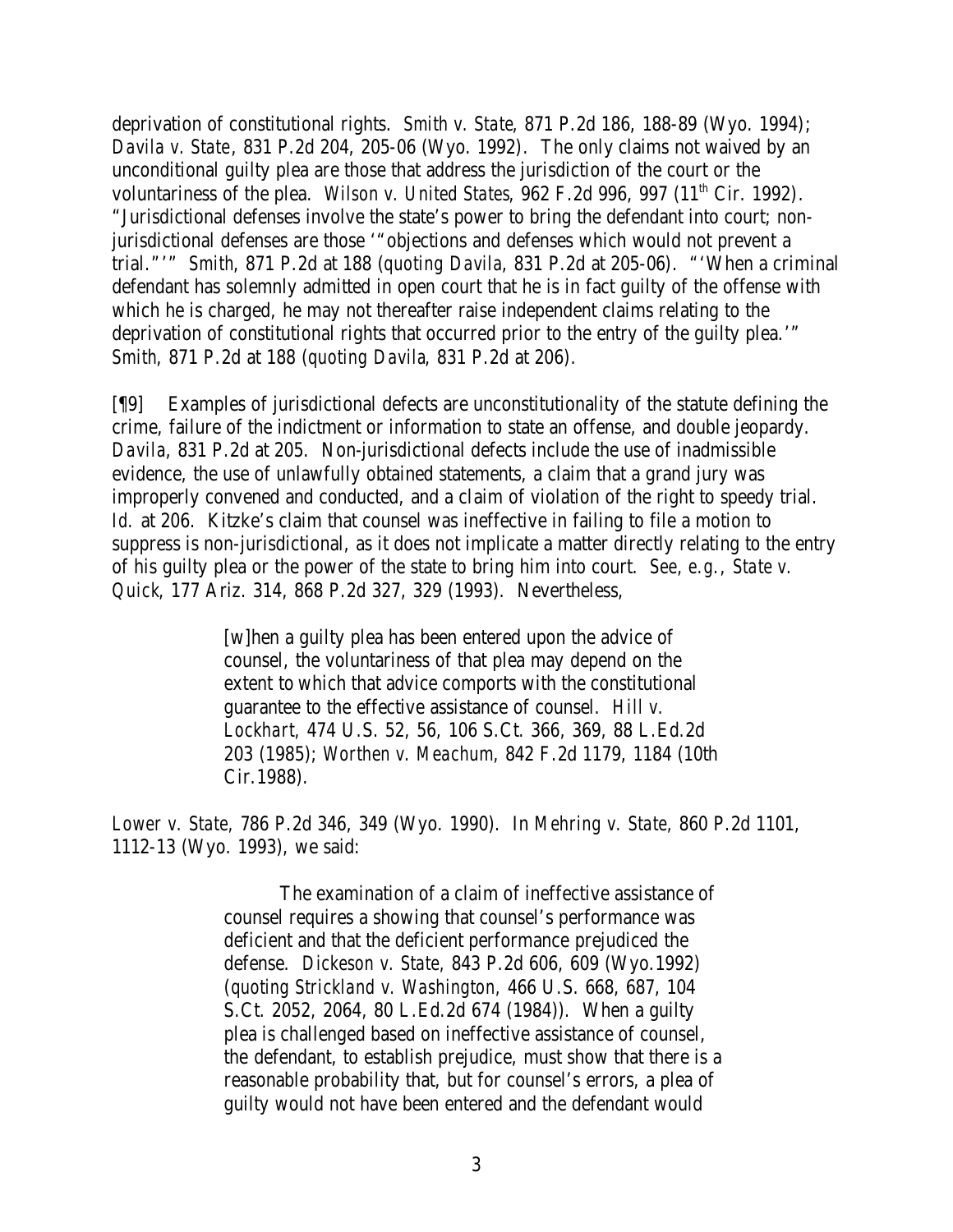have insisted on going to trial. *Hill [v. Lockhart],* 474 U.S. [52] at 59, 106 S.Ct. [366] at 370 [88 L.Ed.2d 203 (1985)]. The *Hill* standard was adopted by Wyoming in *Lower v. State,*  786 P.2d 346, 349 (Wyo.1990). A strong presumption is invoked that counsel rendered adequate and reasonable assistance. *Gist v. State,* 737 P.2d 336, 342 (Wyo.1987). The burden is on the defendant to overcome this presumption. *Dickeson,* 843 P.2d at 609.

[¶10] Kitzke alleges that his trial counsel was ineffective for failing to attempt to suppress the evidence that the State obtained through a search warrant. The gist of his argument is that there was insufficient information in the affidavit that was used to obtain the search warrant from which a neutral magistrate could find probable cause to allow the search. The affidavit reads as follows:

> 1. Your affiant is a Deputy Sheriff with the Natrona County Sheriff's Office assigned as a Special Agent with the Division of Criminal Investigation, Central Drug Enforcement Team. Affiant has approximately three years of law enforcement experience. Affiant has received training from the Wyoming Law Enforcement Academy, Wyoming Division of Criminal Investigation, and the United States Attorney's Office in the area of controlled substance violations. Your affiant has also received training from the Wyoming Division of Criminal Investigations in regards to indoor grow operations.

2. Your affiant knows from his training and experience and from information shared by other agents, that marijuana growers normally use indoor grow lights and exhaust fans, which use substantially more electricity than would be used in a normal house hold [sic].

3. On March 9, 1998, Investigator Corey Davison of the Natrona County Sheriff's Department, forwarded to your affiant a report concerning an indoor marijuana grow. Investigator Davison shared with your affiant that during the course of an aggravated assault investigation, the information of a marijuana grow was received. During questioning of juvenile suspects under their Miranda Rights, the suspects admitted the following. The suspects went to [address], Natrona County to steal marijuana from Kenneth Kitzke. The suspects told Investigator Davison that the pair went to the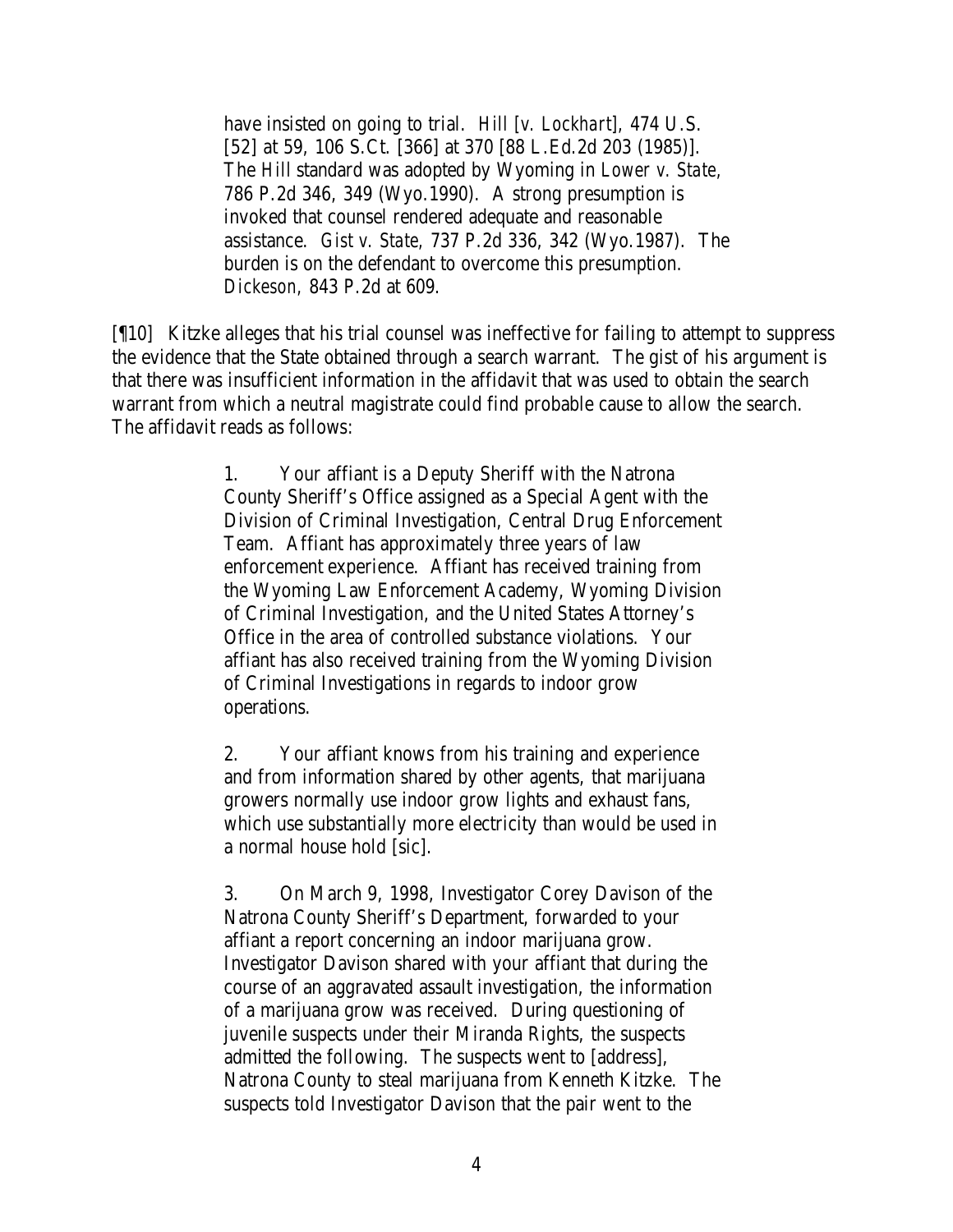house and were confronted by Kitzke, who was then assaulted by the suspects. During questioning under Miranda the suspects told Investigator Davison that they were there to steal the marijuana which Kitzke was growing but were unable because someone inside the house had called 911. When asked how they knew of this grow, they told Investigator Davison that Kitzke's son had told them about his father[']s grow and process. The suspects further admitted under Miranda to Investigator Davison that the marijuana was grown in a trailer house which was located behind Kitzke's house to the west. The trailer was used for grow purposes and not inhabited. The suspects described a series of six locks on the door of the back trailer securing the door.

4. On March 9, 1998, Special Agents Bennett and Street went to [address], Natrona County, and confirmed the location of the trailers. Through the use of binoculars and photo equipment, the described trailer was found to the west of the main trailer. A series of locks or locking devices could be on the door to the trailer as described.

5. On March 9, 1998, your affiant checked FBI files and found Kitzke had prior convictions for manufacture of marijuana in Washington, Oregon, and Wyoming. The most recent conviction was on February 10, 1993 for delivery of marijuana. Kitzke was convicted and placed on 60 months probation.

6. Your affiant knows from his experience and from information shared by other agents that records showing the subscriber to the electricity and records showing electrical consumption of electricity along with records showing the items using the electricity, and usage history records of said address needs to be compared with comparable residences to show if there is [a] difference in the electricity usage.

7. On March 11, 1998 your affiant received power records from Pacific Power and Light, of Kitzke's property and like properties and structures located in the . . . subdivision, Natrona County, Wyoming. Power usage for Kitzke's property is more than double that of like properties and structures located in the . . . subdivision.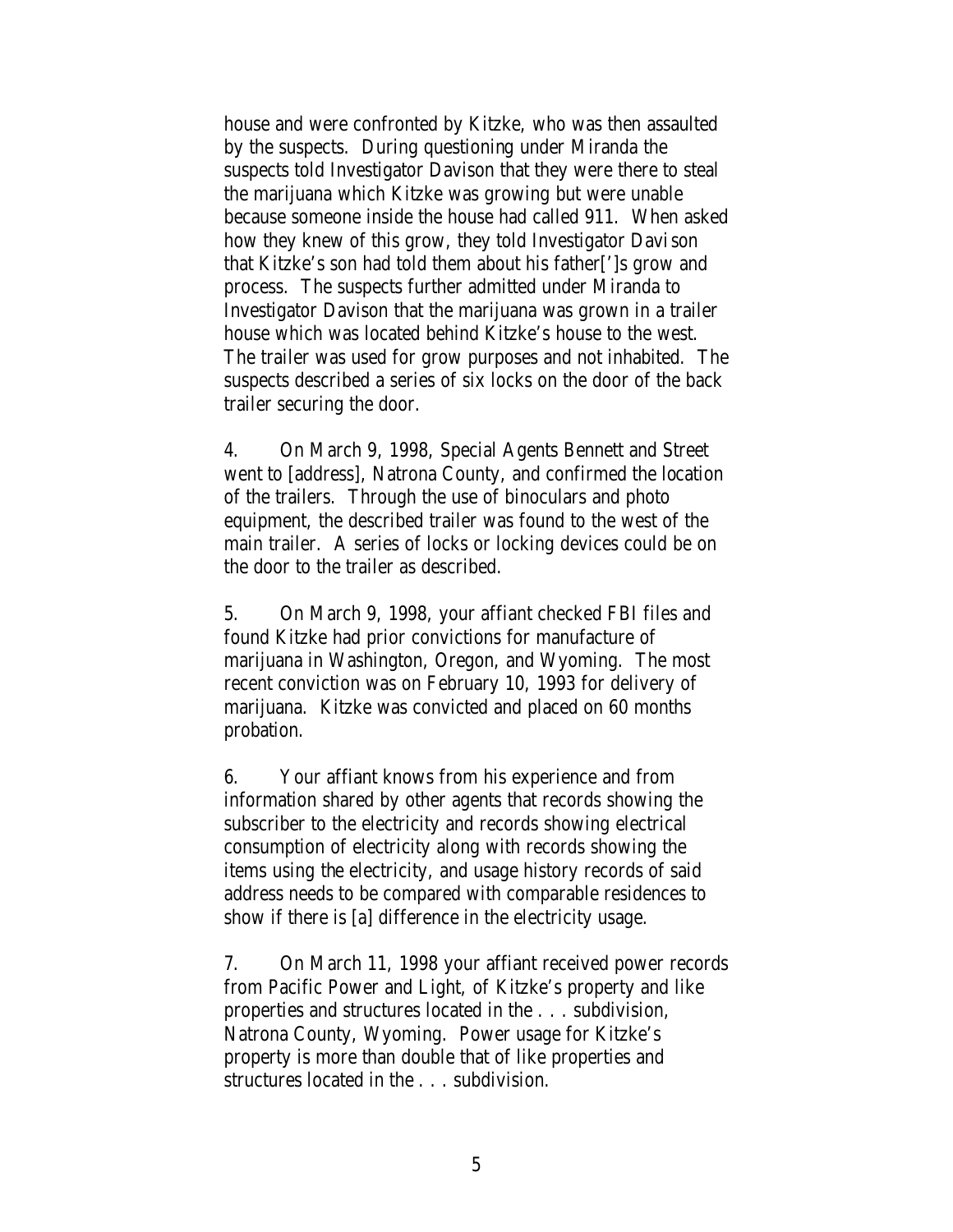8. Your affiant was told by SA Bennett that on Wednesday, March 11, 1998, at approximately 11:00 pm, SA Bennett, being trained in the use and interpretation of thermal imaging equipment, with personally using the thermal imager 14 times in marijuana grow investigations resulting in 9 positive readings, resulting in grow operations that yielded between 6 and 400 marijuana plants.

9. Your affiant was told by SA Bennett that the thermal detection device is a passive, non-intrusive system which detects differences in the surface temperature of the structure being observed. This system does not send any beams or rays into an area, nor does it enter any structure. The system only detects differences in the surface temperatures of a structure. The use of this device in the e arly morning or late evening hours without solar loading, (sunshine), will highlight manmade heat sources as a white color and cooler temperatures by a shade of gray. Similar devices have been used for other applications such as locating missing persons in forests, identifying ineffective building insulation, detecting hot overloaded power lines, and detecting fresh fires through smoke. On the aforementioned night SA Bennett aimed the thermal device at the building structures located at [address]. SA Bennett used the thermal device while staying on the . . . roadway.

10. The resulting reading showed some higher than usual surface temperatures on the back trailer house but due to the distance from the roadway to the trailer house SA Bennett could not get a conclusive reading.

 $* * *[4]$ 

[¶11] We have twice recently, at considerable length, reiterated our standard for the review of search warrant affidavits, and we will not do so here again. *See Hixson v. State*, 2001 WY 99, ¶¶ 5-12, 33 P.3d 154, 156-59 (Wyo. 2001) and *Cordova v. State*, 2001 WY 96, ¶¶ 5-29, 33 P.3d 142, 146-53 (Wyo. 2001). Suffice it to say that, under the totality of the circumstances, giving due deference to the issuing judicial officer's determinations, and recognizing Kitzke's burden of proving a violation of his constitutional rights by a preponderance of the evidence, we conclude that the affidavit presented probable cause to issue the search warrant, with or without the thermal imaging information.

<sup>4</sup> Omitted are five paragraphs of "boilerplate" language.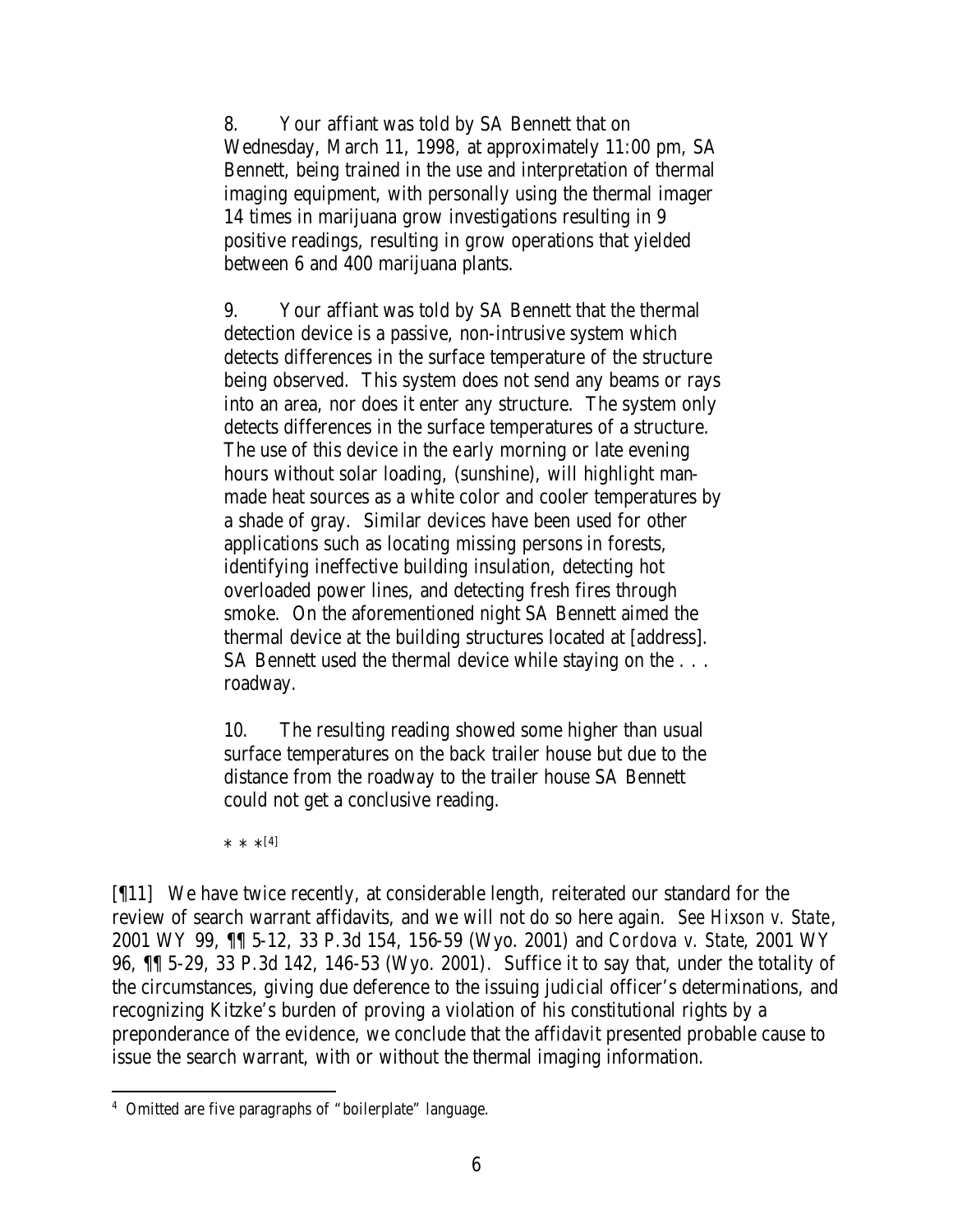[¶12] The issuing judge learned from the affidavit of a trained and experienced law enforcement officer that juvenile suspects in a criminal case had, against their penal interests, admitted an attempt to steal marijuana from Kitzke. The juveniles had learned of the marijuana grow operation from a member of Kitzke's family. They identified the location, identified the individual buildings on the premises, and told of the series of locks on the trailer in which the grow operation was housed. Law enforcement officers then corroborated that information. In addition, Kitzke's criminal history revealed previous controlled substance convictions, including the illegal manufacture of marijuana. And finally, power company records indicated an inordinate use of electricity on Kitzke's property, such being an indicator of a grow operation. Taken together, these facts constituted probable cause to believe that the crime was being committed on the identified premises. A motion to suppress would not have succeeded, so trial counsel was not ineffective in failing to file such a motion. *Burnett v. State*, 997 P.2d 1023, 1026 (Wyo. 2000). On appeal, Kitzke has not overcome the deference afforded to the issuing judge's determinations nor has he overcome the presumption that the issuance of the search warrant was valid. *Lee v. State*, 2 P.3d 517, 522-23 (Wyo. 2000).

[¶13] In a supplemental brief, Kitzke raises the additional argument that the use of a thermal detection device constituted a presumptively unreasonable search of his premises, and that, since this was one of the factors that led to the issuance of the search warrant, the results of the search should have been suppressed. Kitzke's argument is based on *Kyllo v. United States*, 533 U.S. 27, 121 S.Ct. 2038, 150 L.Ed.2d 94 (2001). In *Kyllo*, the United States Supreme Court held that use of a thermal imaging device on a home constituted a search in violation of the resident's reasonable expectation of privacy. *Id.* at 34-40. Because *Kyllo* was published after Kitzke was sentenced, Kitzke's argument on appeal is that his counsel was ineffective in not knowing of the case's existence and its potential impact.

[¶14] For several reasons, we decline to address the *Kyllo* issue. First, the results of the thermal imaging device in the present case were inconclusive and added nothing to the search warrant affidavit. Second, the facts set forth in the affidavit, discounting the thermal imaging information, were sufficient to establish probable cause. Third, the device was not used on Kitzke's residence. And fourth, no bad faith on the part of law enforcement is shown, given that *Kyllo* was published after the search warrant was obtained.<sup>5</sup>

<sup>&</sup>lt;sup>5</sup> Before the United States Supreme Court held in *Kyllo* that the warrantless use of a thermal imaging device on a residence was an unreasonable search, several federal circuits had concluded that such was not a search at all. *See United States v. Kyllo*, 190 F.3d 1041, 1045-46 (9<sup>th</sup> Cir. 1999), *cert. granted*, 530 U.S. 1305, *rev'd*, 533 U.S. 27 (2001); *United States v. Ishmael*, 48 F.3d 850, 853 (5<sup>th</sup> Cir.), *cert. denied*, 516 U.S. 818 (1995); *United States v. Myers*, 46 F.3d 668, 669 (7<sup>th</sup> Cir.), *cert. denied*, 516 U.S. 879 (1995); *United States v. Ford*, 34 F.3d 992, 995 (11<sup>th</sup> Cir. 1994); and *United States v. Pinson*, 24 F.3d 1056, 1058 (8<sup>th</sup> Cir.), *cert. denied*, 513 U.S. 1057 (1994). In addition, the Tenth Circuit Court of Appeals, in a case arising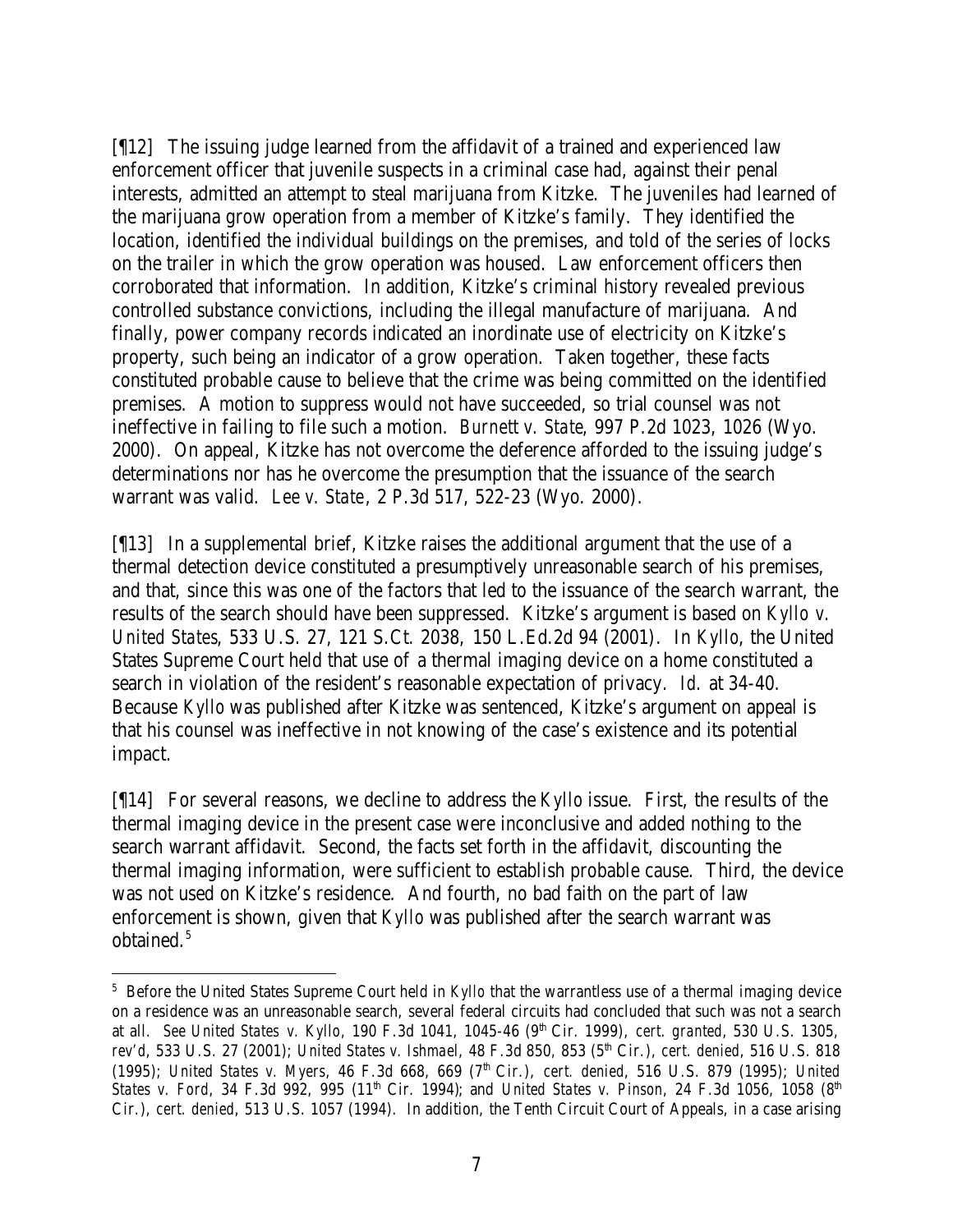[¶15] Finally, Kitzke claims that his counsel at sentencing was unprepared. He contends his sentencing counsel should have filed a motion to withdraw his guilty plea and a motion to suppress evidence. We have already analyzed these contentions, based as they are on Kitzke's search warrant affidavit arguments, and we will not repeat that analysis here. $6$ Kitzke also claims that his sentencing counsel did not sufficiently review the entire file before sentencing and did not obtain the most favorable sentence for him. Kitzke fails to identify what, if any, portion of the file his sentencing counsel did not review. He also fails to identify what more favorable sentence he might have gotten or was entitled to get but failed to receive due to any omission by his sentencing counsel at sentencing. For example, Kitzke argues that his sentencing counsel did not provide support for his contention that the marijuana he was raising was for his ill wife. The State's reply in its appellate brief to this contention aptly shows why it must fail:

> Appellant also complains that his counsel at sentencing did not support his contentions that the marijuana he was growing and distributing was solely for his ill wife. However, the record shows that Appellant's counsel gingerly addressed this issue, and expressed an understanding for Appellant's actions in aid of his ill wife. Appellant fails to identify what additional support from counsel was necessary following his own explanation to the court for his growing marijuana, and given the fact that such were [sic] also set out in the presentence investigation report which the court reviewed. . . .

Moreover, while Appellant acknowledges that counsel's efforts to support such explanations would not have provided a legal defense for growing marijuana with the intent to distribute it, he argues that the lack of support deprived him of some unidentified amount of mitigation of his sentence. Again, Appellant altogether fails to identify what mitigation could have arisen from counsel's support of his dubious claims. Based on the initial charging information, Appellant's pre-sentence investigation report, Appellant's unconditional and voluntary guilty plea, evidence at the sentencing hearing that Appellant's wife did not smoke any of the marijuana that Appellant grew, and the State's evidence related to Appellant's possession and delivery of drugs other than marijuana,

in Wyoming, had decided not to decide the issue. *United States v. Cusumano*, 83 F.3d 1247, 1250 (10<sup>th</sup> Cir. 1996).

<sup>&</sup>lt;sup>6</sup> The thrust of Kitzke's argument is that he would have been allowed to withdraw his guilty plea because it was not voluntarily entered in that he did not know that the evidence would have been suppressed.